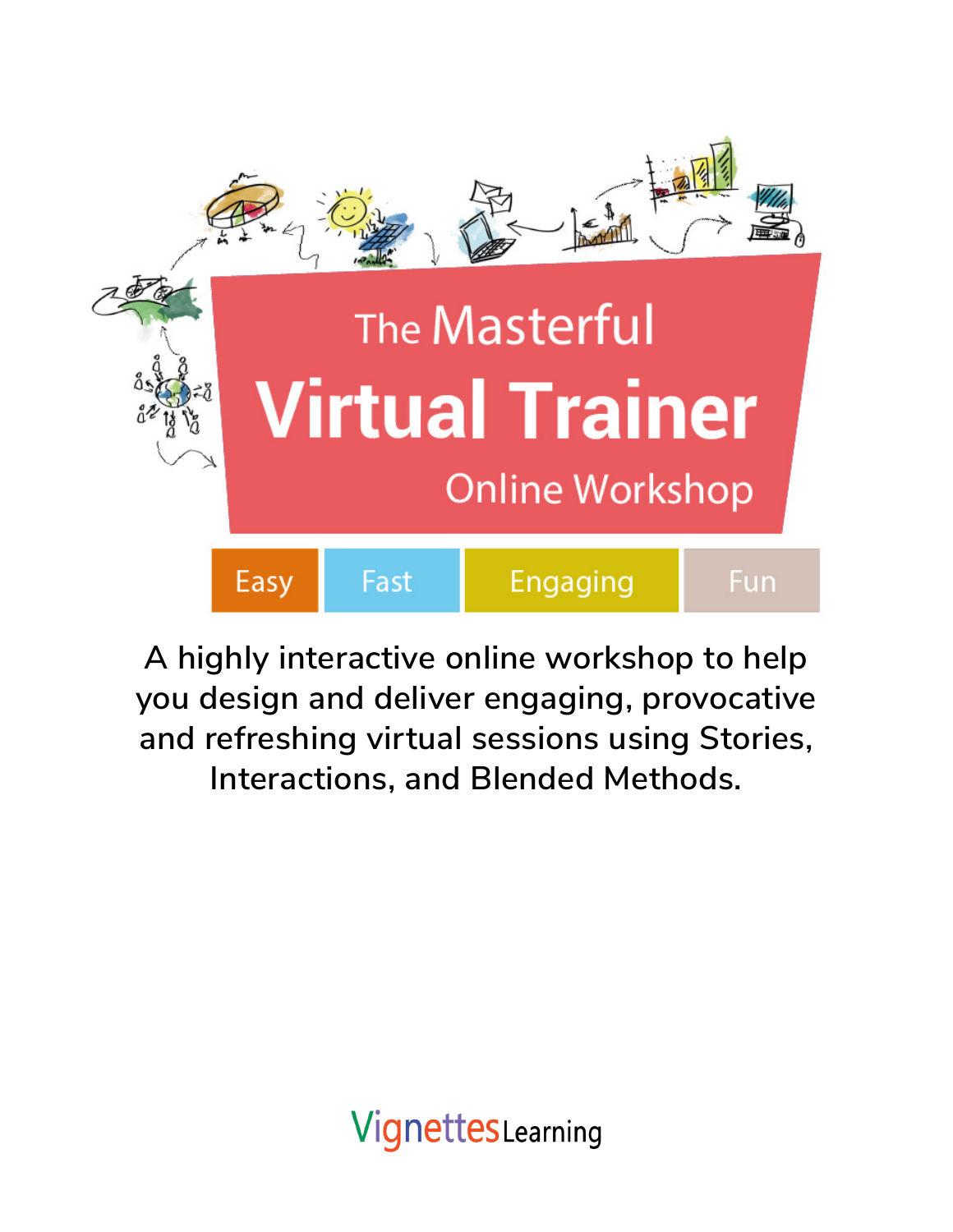# VignettesLearning

5 Questions to Test your Webinar Presentation Skills. Click to download



## Webinars revolutionized training

Webinars have revolutionized training. They have become a "go-to" and "do-it-all" presentation tool for presenters, trainers, SMEs, teams, leaders and managers.

### Same Tired, Boring PowerPoints

The challenge is that while webinars open up a new style of learning, most online sessions are simply extensions of boring slideshow presentations, devoid of meaningful context. These disguised data dumps are forced upon the learners and audiences. Consequently, participants multitask and pay minimal attention. These online events simply become an unproductive use of learners' time.

## **Exciting and refreshing**

#### Now, with "Masterful Virtual Trainer Online Workshop" you'll learn simple methods to convert your training and presentations into proven and tested Interactive Approaches. You'll discover how to use Interactive Stories based on real-life events to add meaning, engagement and immediate usefulness to content. Your learners stay focused and involved. They learn and remember your ideas better. Your webinars will become exciting and refreshing.

## **[Register today!](https://vignetteslearning.com/vignettes/masterful-virtual-trainer-onlineworkshop.php#dates)**



**10 Reasons** Why You Should Attend the Workshop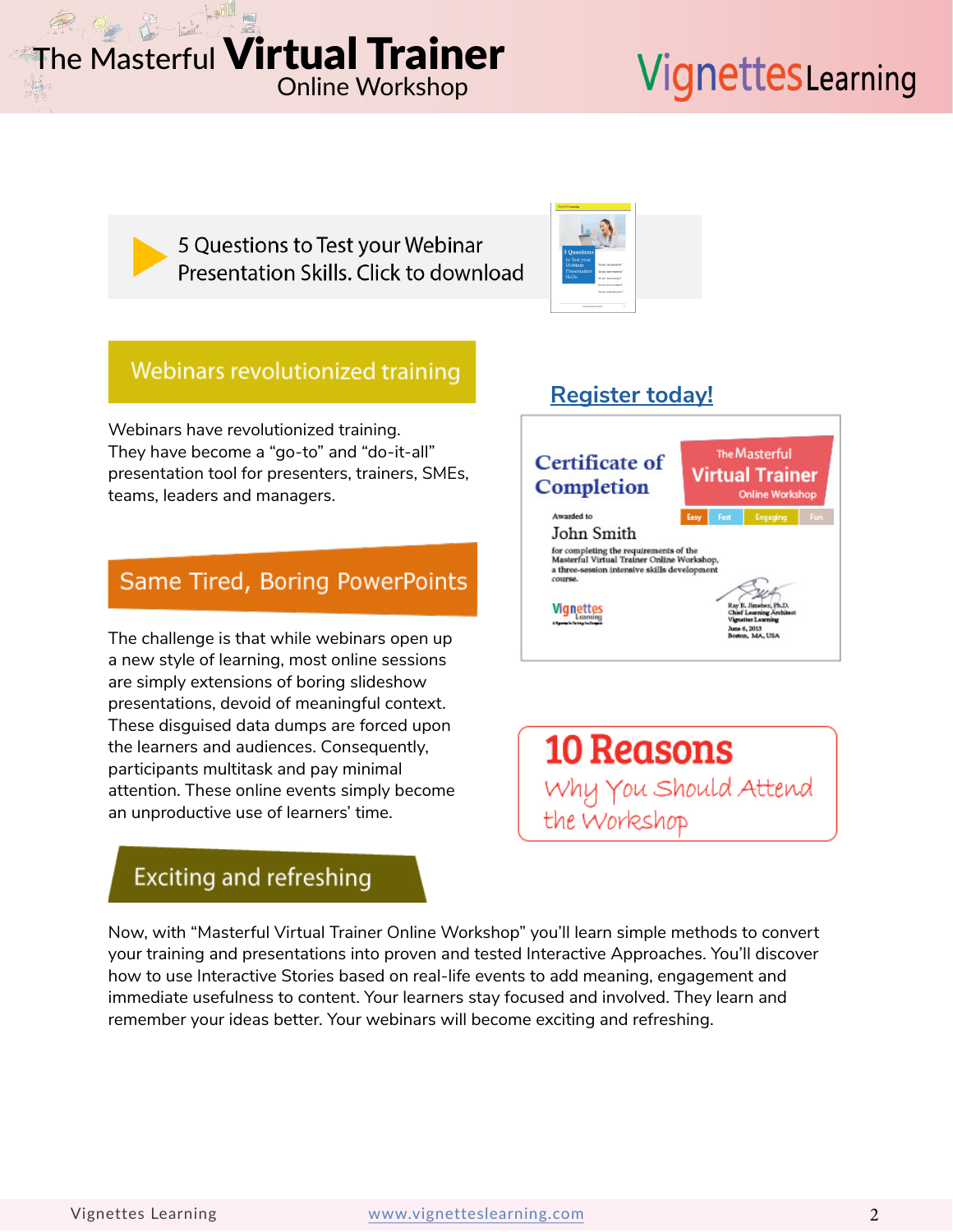# VignettesLearning

## **Total make-over webinars**

### **Topics covered**

### **Session 1 - Designing Engaging Webinars**

- Aiming for the high-impact moments in training technical, software, compliance and other topics
- Melding technical knowledge with episodic experiences
- Creating memorable small bites and chunks of ideas that matter
- Finding the right interactive story: incidents, trouble-shooting, problem-solving, cases, workarounds, etc.
- Adding the story types: metaphor, humor, analogy, simile, meme, etc.
- Making presentations come alive with characters and visualization
- Achieving a total make-over of long, boring, tiring, and tedious PowerPoint presentations

## High-speed conversations

### **Session 2 - Facilitating Highly Interactive Webinars**

- Hosting an engaging virtual cocktail party
- Adding your presence, despite the virtual environment
- Designing questions that provoke discussions and exchange of stories
- Setting up high-speed conversations
- Letting learners lead the conversations without their knowing
- Adding challenge, excitement and discoveries through stories
- Employing easy, fast and riveting story-based exercises
- Delivering a no-lecture webinar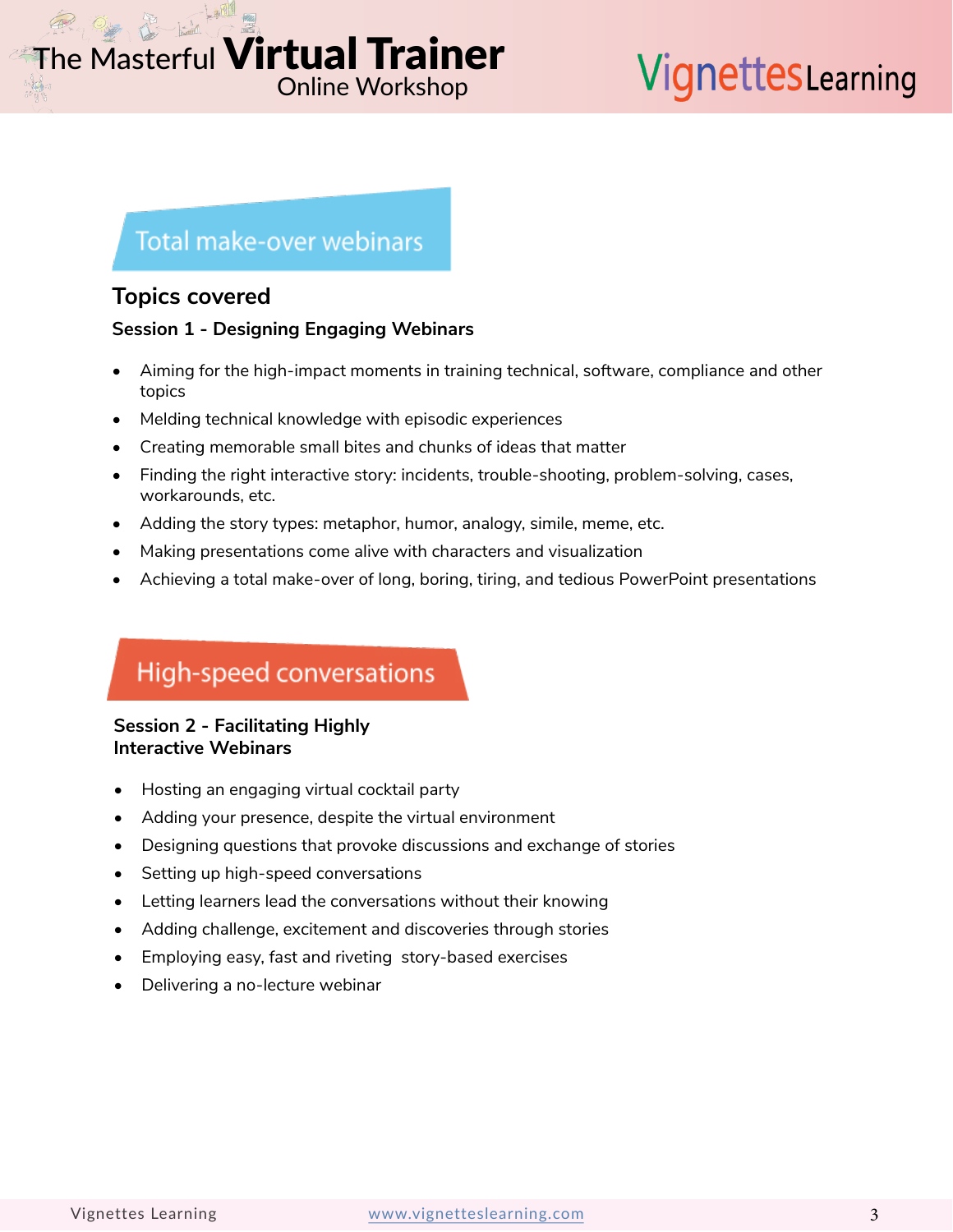# VignettesLearning

### Create a buzz

### **Session 3 - Extending the Power of Webinars**

- Strategic usage of the different types of content: before, during and after webinars (examples: what is covered in each, peak points, application points)
- Raising the anticipation of learners before the webinars with a provocative story and experience sharing
- Sustaining learners' interest in recordings and post references
- Gauging learning and experience impact from your webinars
- Creating viral stories to generate pre/post webinar conversations
- Building a "story-sharing community"
- Awarding participants with certificates and badges

### **Who should attend the online workshop?**

The workshop is intended for trainers, virtual presenters, coaches, leaders, managers and anyone determined to improve their skills in delivering and presenting webinars.

## Interact, learn, apply

### **Structure of the workshop**

#### **1. Story Streams and Workshop Website:** Before the Workshop Dates

One week before the workshop, participants will experience a Pre-Webinar Interactive Process. Daily provocative interactive stories will be sent to you as initial preparation for the workshop. Only participants will have access to an exclusive and secure website for demos, snippets, examples, references and handouts.

**2. Learn, Interact and Apply:** During the Workshop Dates

The workshop has three sessions. Each session is divided into:

a. Part 1 - 2 hours - interactive presentations by the facilitator

b. Part 2 - 1 hour - self-driven exercises and applications

#### **3. Six Months' Access to Reference Website:** After the Workshop dates

For six months after the workshop, participants will have access to the resources, references, recordings, links, demos and handouts.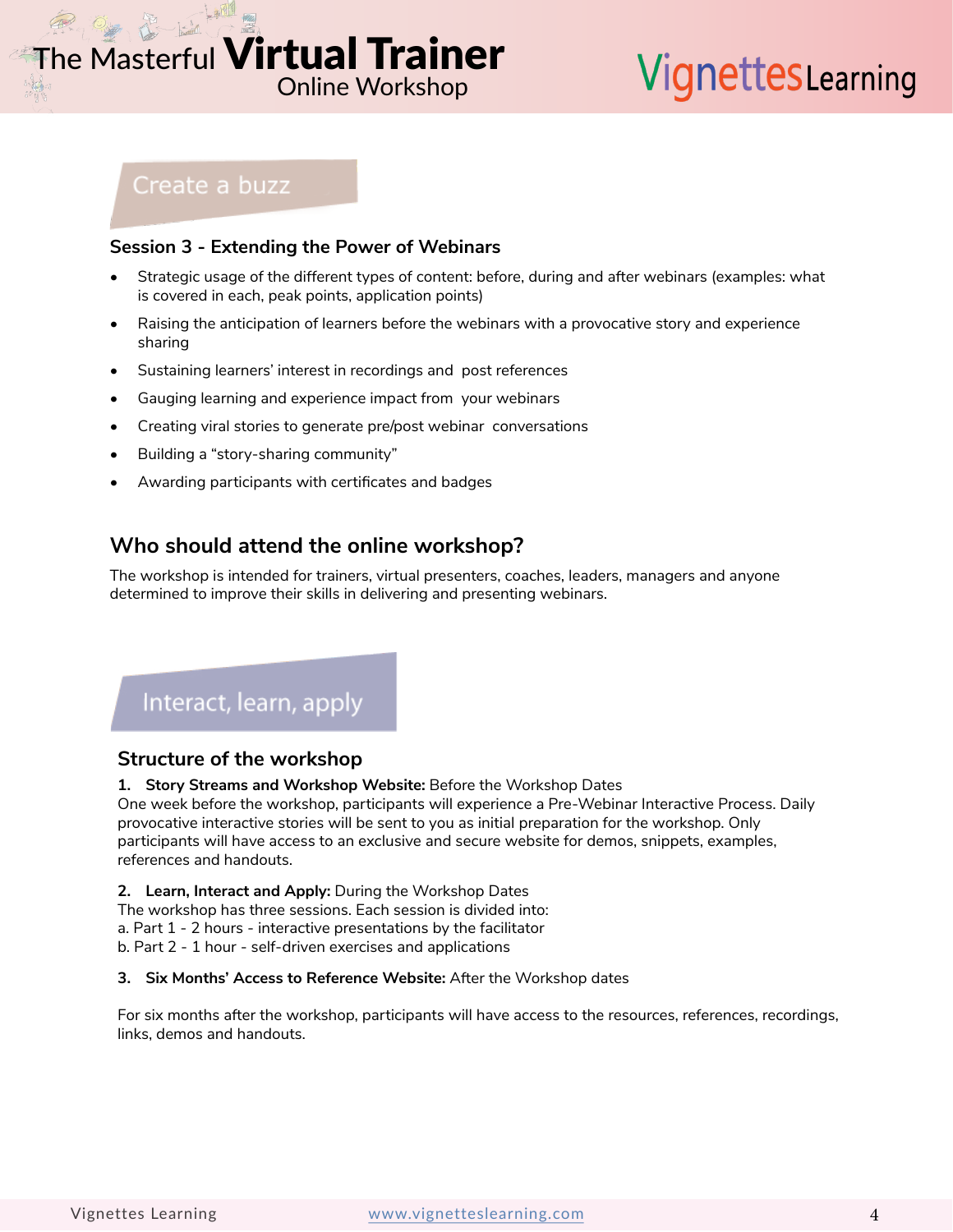# VignettesLearning

### Abundance of takeaways

### **What you will get for your attendance**

- 1. 10 Webinar Design Models: technical, software, compliance, people skills, etc. webinar designs
- 2. Step-by-step guide for converting technical, compliance and complex content into webinar design.
- 3. 15 Best Webinar Snippets short recordings of great virtual presentations by leading webinar presenters (sample snippets)
- 4. Pocket-size eBook on "Story-Based Webinars" (50 pages)
- 5. Certificate of completion

### **Advance virtual participant skills - Preparatory Session**

The workshop is intended for trainers, virtual presenters, coaches, leaders, managers and anyone determined to improve their skills in delivering and presenting webinars.

### **About design and delivery, not software**

This session is not about learning how to use the virtual tools. The workshop is about design and delivery. The sessions will use Adobe Connect. However, all ideas in the sessions are applicable using other leading virtual tools.

## Contact us. We'd love to see how we can help you.

### **Small Group In-House Workshop**

If you have a small number of instructional designers, developers, SMEs and leaders, we would love to help you apply **The Masterful Virtual Trainer** skills within your team.

Please contact us for more details.



**Participants will receive a handout, plus snippets of recorded webinars featuring great examples of techniques and methods by well-known and popular webinar presenters.**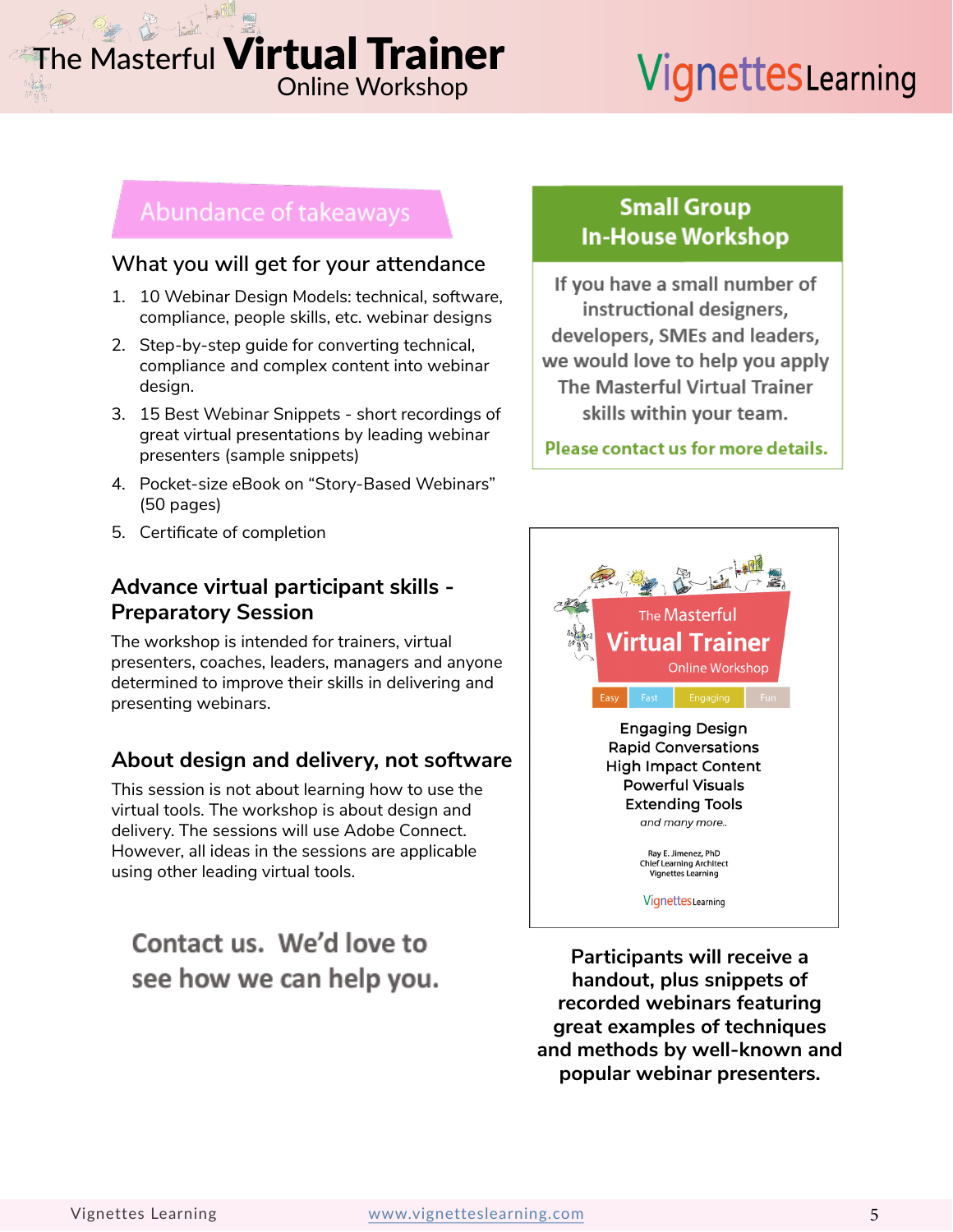# VignettesLearning

### **What participants say about Ray's webinars**

### Provocative, engaging facilitator

*When I signed up for Vignettes for Learning "Story-Based Webinars Workshop" Course I'd had no exposure to building eLearning programs; I'd been a classroom instructor and training designer for most of my professional life. Ray Jimenez was a fabulous instructor, breaking down concepts into easy to understand activities. Ray was able to engage the cross section of professionals in the program - from eLearning newbies to those already well experienced in Articulate and other software - and take each person to the next level. I've never seen anyone who could so adeptly engage people online. By the end of the course Ray had imparted everything I'd hoped to learn.*

**Marla Rosner, CFE Consultant MSA Worldwide**

*"The hands on, applicable exercises help me develop effective, engaging training materials. Ray is a master at engaging the learner in small, bite-sized chunks that the learner can use as needed. The right training for the right person at the right time. Great material!"*

**Joanne Catey Training Manager Allergan**

*"As a veteran law enforcement trainer, I had the opportunity to attend one of Ray's Story Based Webinar workshop's and I found the methodology in utilizing interactive stories approach to learning was extremely beneficial to providing critical law enforcement training based on "lesson's learned". Ray's workshop provided me with the tools and the knowledge to put what I learned to work immediately, and provide lifesaving training to our officers out in the field. I can see this method of training making huge strides in the law enforcement community. Thank you Ray!"*

#### **- Lt. Jim Gordon, M.S. Ed**

*"I have attended a few of Ray's webinars. These are fun engaging and interactive sessions with lots of useful takeaways to apply back in learning design. I would recommend these sessions to any one involved in the delivery of learning solutions."*

#### **Anne-Maree Hawkesworth Sydney Australia**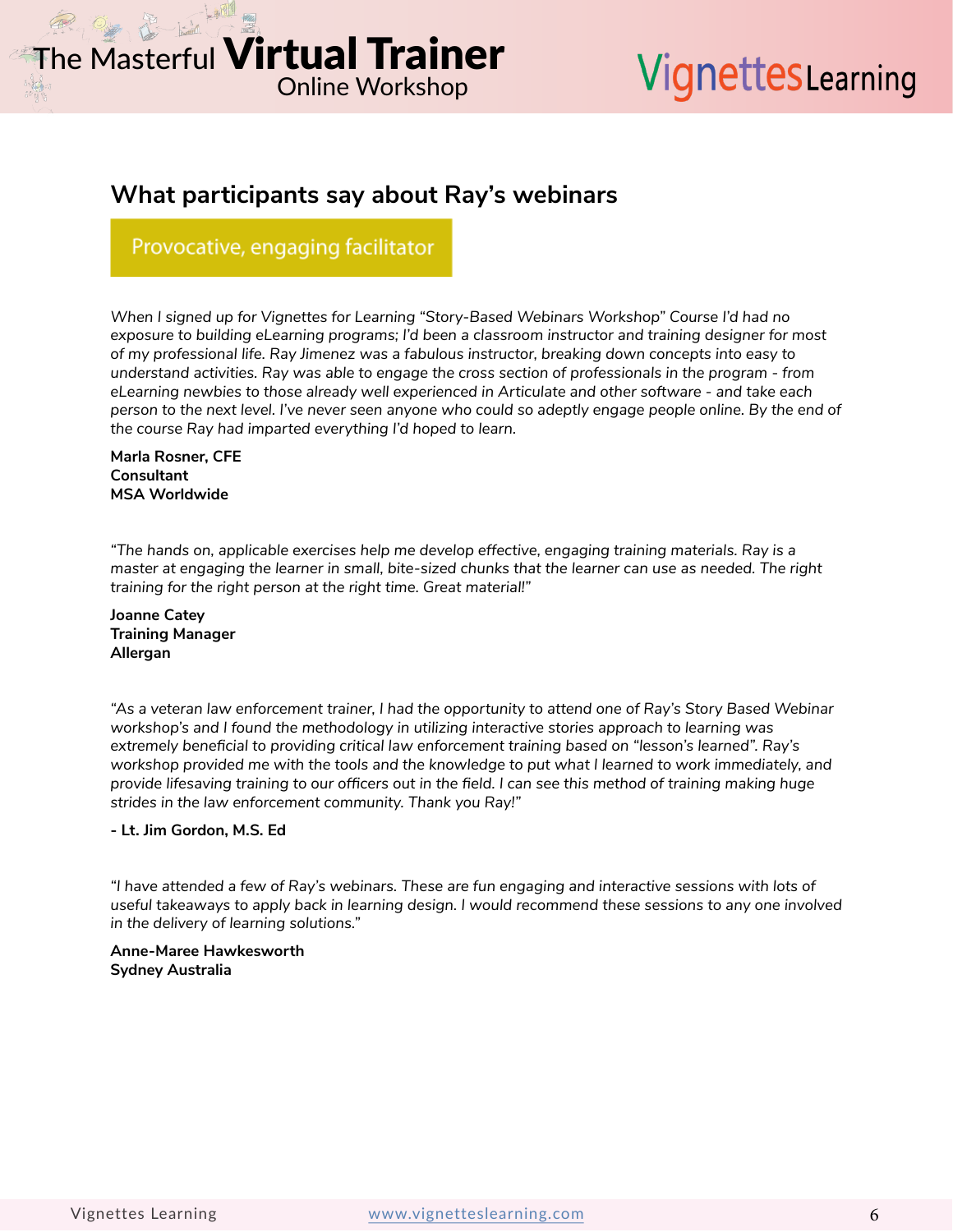# VignettesLearning

*"Providing context to the learner in the form of interactive stories has a remarkable impact on comprehension and retention of material, and increases student engagement with the content. Ray's methods help to bring to life what has traditionally been lifeless, and has helped to provide a new and exciting approach to the way we engage our students."*

#### **Michael Kolodziej Associate Director Instructional Design & Academic Quality Ashford University / Technology Changes EverythingTM**

*"Ray is one of the most natural teachers I have ever met. He is able to take all the high-level concepts that he has studied, discovered and used and bring them down to a level where almost anyone can understand them."*

#### **Bob Jones IT Specialist Johns Hopkins University**

*"This session provided me with ideas to share with my instructional designers that I know will make their content even more engaging and impactful. Really great stuff!"*

**Tim Strannix Director of Learning and Development Cash America International**

*"I recommend this workshop to my associates and for those who want to have a good grounding in webinar implementation, its tools and learning design."*

**Stephanie Byerley Humana**

> This is NOT a workshop on using software. The ideas, best practices and demos are illustrations. You can use your own eLearning software and platform.

### **Dates, Times, Fees, and Discounts**

[Please visit the website for the updated workshop schedule and more information. Click here.](https://vignetteslearning.com/vignettes/masterful-virtual-trainer-onlineworkshop.php)